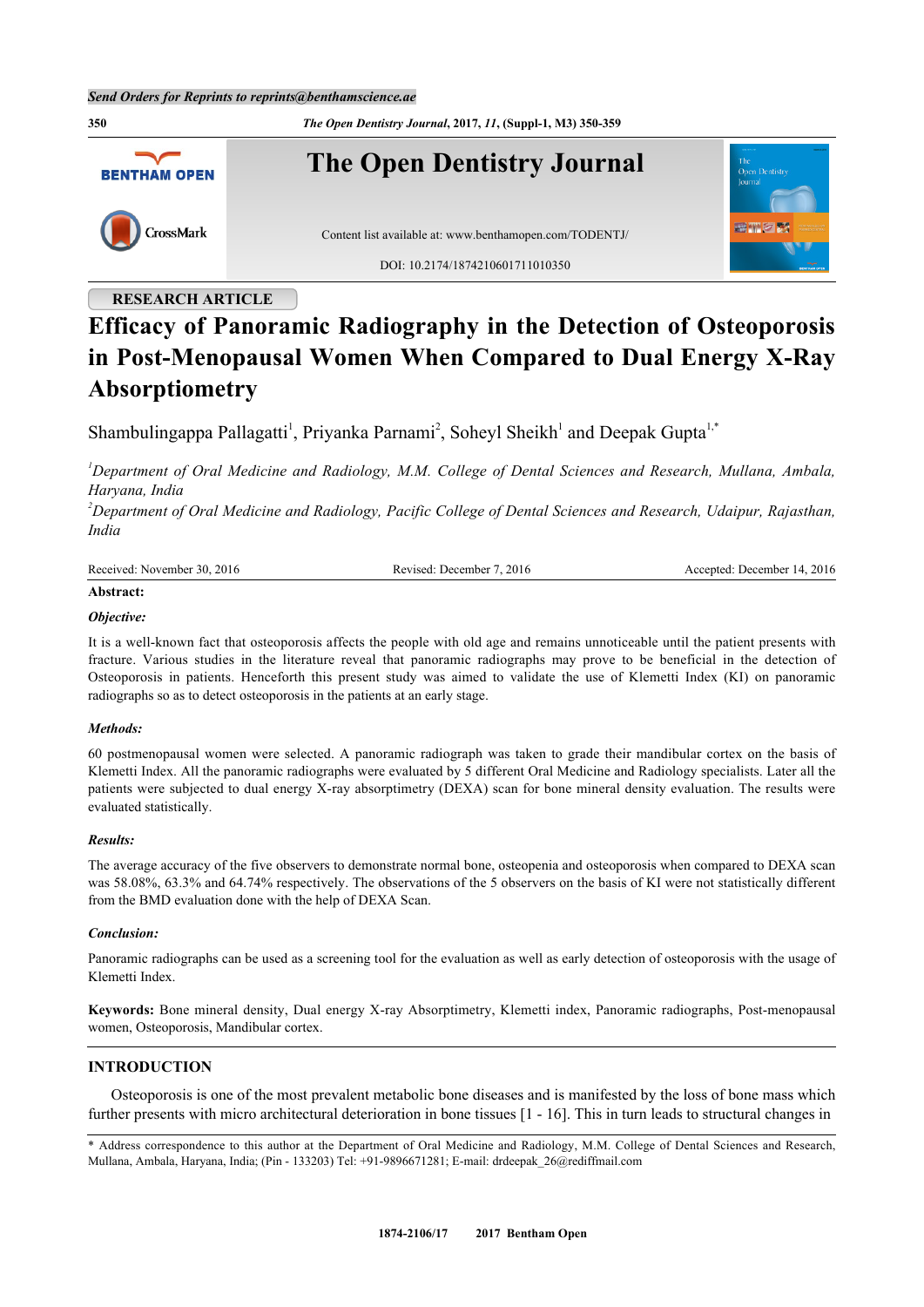the bone [\[1](#page-7-0) - [16\]](#page-8-0). It affects mainly the people with old age and might not be detected unless the symptoms of fracture occur [[1](#page-7-0) - [3,](#page-7-1) [16\]](#page-8-0).Such osteoporotic fractures occur due to trauma to weak bones of the skeleton. These fractures commonly occur at the sites composed predominantly of medullary bone [[2,](#page-7-2)[17](#page-8-1)]. It is a well known fact that this disease is preventable. Henceforth, the diagnostic techniques which can help in the early detection of the disease are of major importance [\[18](#page-8-2)].

Nowadays, with the growing number of elderly people, the incidence of osteoporosis has also increased [\[3,](#page-7-1)[19](#page-8-3) - [23\]](#page-8-4). It is widely recognized as a major public health concern [\[4](#page-7-3)] and is estimated to affect up to one third of post menopausal women [\[5](#page-7-4)]. Osteoporosis can lead to many types of fractures, but the hip, spine, forearm and shoulder are the most common sites [[3](#page-7-1), [6](#page-7-5), [16\]](#page-8-0). Literature also reveals that even Hormonal disturbances can also play a major role in the reduction of bone mineral density [\[7](#page-7-6), [18](#page-8-2)]. There is an evidence that genetic variants in various hormones, cytokines and their receptors that are involved in bone remodeling may also contribute to the development of osteoporosis [[8,](#page-7-7) [9\]](#page-7-8).

Literature reveals that the status of bone at various sites may be assessed with the help of dual energy X-Ray absorptiometry (DEXA), quantitative ultrasound (QUS) or quantitative computed tomography (QCT) [[10](#page-7-9), [15](#page-8-5)]. Bone mineral density (BMD) assessment by DEXA (Dual energy x-ray absorptiometry) is considered the gold standard for identifying osteoporosis [\[11](#page-7-10)]. It is a good diagnostic technique because it has good accuracy and precision in detecting low bone mass [[12\]](#page-8-6).

Several studies have shown that large segments of the population of postmenopausal women with an age of 50 years and above with no previous diagnosis of osteoporosis may present with low skeletal bone mineral density (BMD) [[21\]](#page-8-7). Henceforth, BMD testing for postmenopausal women may be beneficial to reduce the incidence of osteoporotic fractures and subsequent complications [[21](#page-8-7) - [26\]](#page-8-8). On the contrary it is also obvious that such mass screening of bone mineral density by DEXA is not feasible. Further, it is important to note that literature provides good evidence regarding the significant relation of mandibular bone mineral content to generalized skeletal osteoporosis. Therefore, dental radiography may prove helpful as a simple means of screening patients for osteoporosis [[13\]](#page-8-9).

The earliest suggestion of an association between osteoporosis and oral bone loss was made in 1960 [\[18](#page-8-2)]. Recent studies have also shown that there are changes in the cortical layers of the mandible, which in turn depend upon the age and mineral loss within the skeleton [\[27](#page-8-10) - [29\]](#page-8-11). These changes can easily be seen on maxillofacial panoramic radiographs. Further it is of interest to note that performing a panoramic radiograph for dental and maxillofacial diseases is a frequent task [[21](#page-8-7) - [26\]](#page-8-8). Henceforth there are good chances that the incidental cortical erosion of mandible if detected on the panoramic radiograph may help identify women susceptible to osteoporosis who may not be aware of their low bone mineral density [\[17](#page-8-1) - [19](#page-8-3)]. Therefore, dentists are in a potentially advantageous position for patient screening regarding signs of osteoporosis [[17](#page-8-1)] and may be the first amongst the health professionals who may spot an undiagnosed patient with osteoporosis or the patients who are at risk to develop osteoporosis at a later stage.

Hence, the aim of this study was to determine the validity of the Klemetti Index (KI) measured on panoramic radiographs, in the diagnosis of osteoporosis so as to ascertain the possibility of prediction of skeletal BMD from the changes on the panoramic radiographs in post-menopausal women.

# **MATERIALS AND METHODS**

60 post menopausal women of Indian origin aged more than 45 years were selected for the study. The subjects were randomly selected from the out patients visiting the department of Oral Medicine and Radiology. Time period for the study was in between the year 2010-2011. All subjects were advised panoramic radiographs for dental purposes. Further, they were explained the need and design of the study and the benefit of undergoing through clinical, radiographic and BMD investigations. Subjects who agreed to undergo these procedures were included in the study and instructed to read and sign the consent form. The postmenopausal women who had a history of chewing or smoking tobacco, betel quid with slaked lime or medications that affect bone metabolism were excluded from the study. Even the subjects from the regions of Endemic fluorosis were excluded as the fluoride can alter bone density. The subjects who have undergone hysterectomy or oophrectomy or who had metabolic bone diseases, diabetes, significant renal impairment, bone-destructive lesions in the jaw and non-vertebral osteoporotic fractures were also excluded. Institutional ethical clearance was obtained.

The subjects were made to sit comfortably on the physiological dental chair with artificial illumination and routine dental check up was done. The data such as name, age, sex, address, occupation, chief complaint or any significant medical history, dental history and duration of menopause was recorded in the proforma. All panoramic radiographs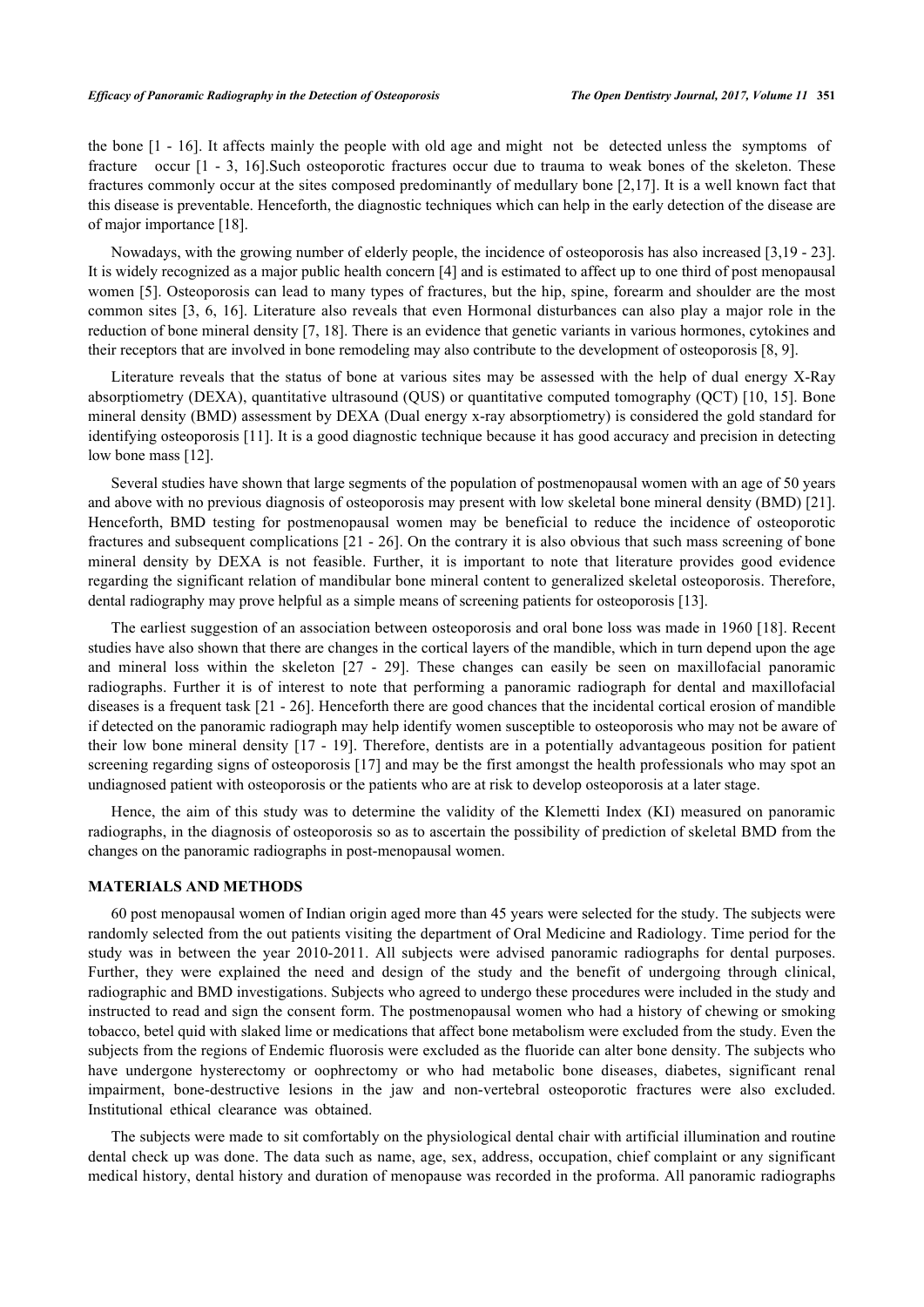were obtained with an Advapex digital panoramic machine at 12 mA and 14 seconds with 75 kVp. Print outs of the radiographs were then obtained on a radiographic film using Konika printer (Dry Pro Model 793). All the panoramic radiographs (OPG) were evaluated by 5 different oral radiology specialists. Only print outs of the digital OPGs were provided to all the five observers so as to prevent biased interpretation.

The thinning of inferior mandibular cortex was observed in the premolar molar region and findings of panoramic radiographs were then categorized and graded according to Klemetti Index [[14](#page-8-12) - [21\]](#page-8-7) as follows:

<span id="page-2-0"></span>a. **Normal Cortex:** The endosteal margin of the cortex is even and sharp on both sides. **(Grade 0)** [\(Fig.](#page-2-0) **[1](#page-2-0)**[\).](#page-2-0)



Fig. (1). Panoramic radiograph revealing normal cortex.

<span id="page-2-1"></span>b. **Mildly to moderately eroded cortex:** The endosteal margin shows semilunar defects (lacunar resorption) or appears to form endosteal cortical residues **(Grade I)** [\(Fig.](#page-2-1) **[2](#page-2-1)**[\).](#page-2-1)



Fig. (2). Panoramic radiograph revealing mild to moderately eroded cortex.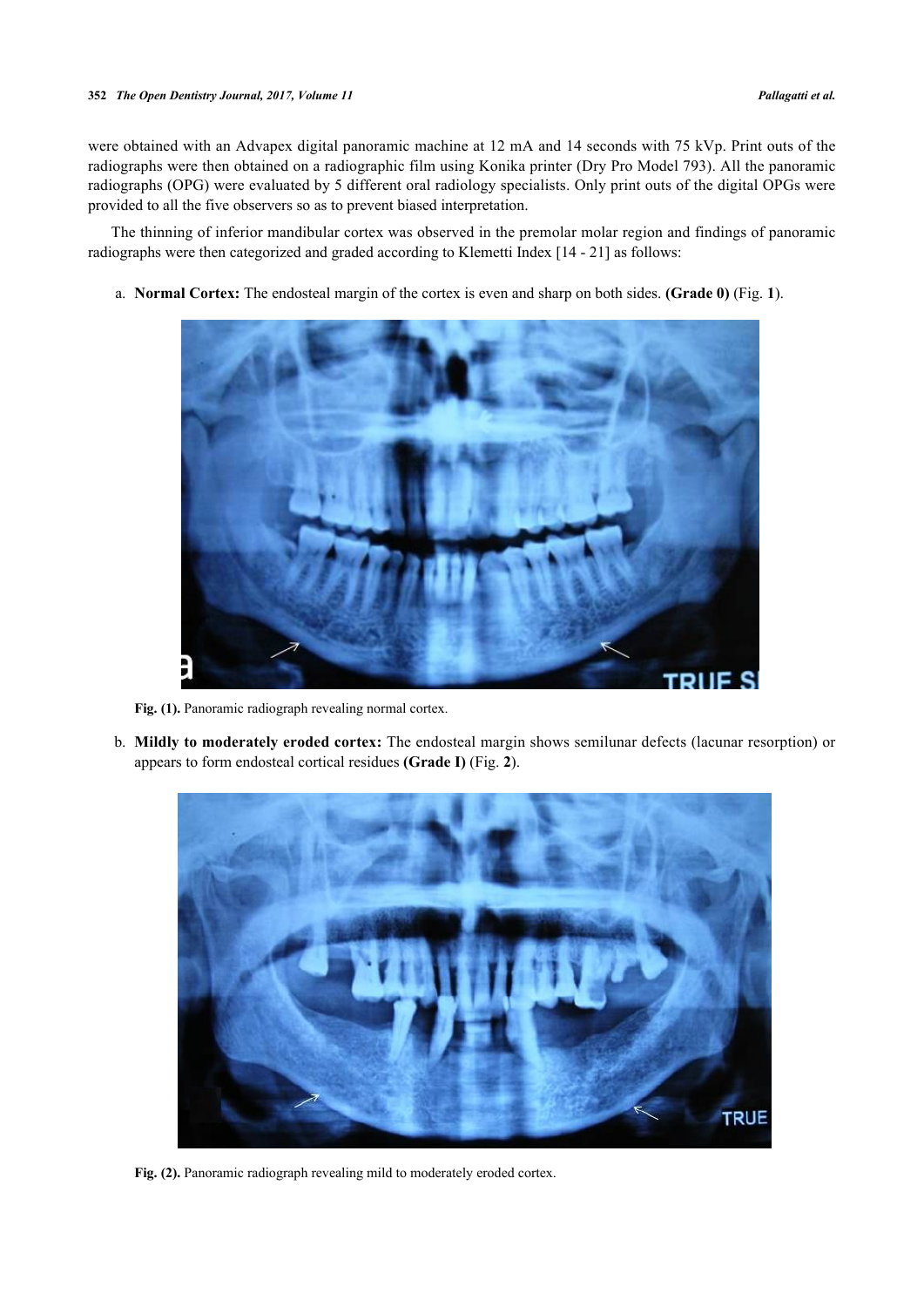

<span id="page-3-0"></span>c. **Severely eroded cortex:** The cortical layer forms heavy endosteal cortical residues and is clearly porous. **(Grade II)** [\(Fig.](#page-3-0) **[3](#page-3-0)**[\).](#page-3-0)

Fig. (3). Panoramic radiograph revealing severely eroded cortex.

The same group of participants was then subjected to bone mineral density tests using DEXA machine to detect the risk of osteoporosis. BMD at the lumbar spine (L1–L4 and parts of L5 and T12) was measured by a dual-energy X-ray absorptiometry (DEXA) scanner (GE Dual energy X-ray absorptiometry Machine). The in vivo short-term precision error for spine BMD of the machine used was 1.0%. The data obtained was analyzed by the software provided by the manufacturer. This data was displayed as a graph with a summary of the bone density measurements. Spine BMD was categorized as normal (T score  $\geq -1.0$ ), osteopenic (T score, $\geq -1.0$  to  $\geq -2.5$ ), or osteoporotic (T score  $\leq -2.5$ ), according to the World Health Organization (WHO) classification [\[14](#page-8-12) - [21](#page-8-7)]. Height and weight were measured at the time of the DEXA scanning.

The results of grading of the panoramic radiographs interpreted by the five oral radiologists and the results of the BMD tests were tabulated. These results were statistically analyzed using Statistical Package for Social Sciences (SPSS Inc., Chicago, IL, version 15.0 for Windows). Unpaired t-test was applied for the comparison of two groups. Further, Qualitative or categorical variables were described as frequencies and proportions. Chi square or Fisher's exact test was used for comparing the proportions.

#### **RESULTS**

All the patients were in the age range of 47-85 years with a mean age of  $57.9\pm7.68$  years. The mean height and weight were found to be 155.27 $\pm$ 5.49 cm and 60.03 $\pm$ 12.67 Kg respectively. All the patients on an average were found to have attained menopause at the age of 47.2 years. The mean body mass index was found to be 24.85±4.79 in all the patients.

The findings of all the observers are shown in Table **[1](#page-3-1)**.There was no statistically significant intra observer difference found with *P* value of 0.186.

|                     | Observer I | <b>Observer II</b> | <b>Observer III</b> | <b>Observer IV</b> | <b>Observer V</b> |
|---------------------|------------|--------------------|---------------------|--------------------|-------------------|
| <b>Normal</b>       | 17(28.3)   | 15(25.0)           | 25(41.7)            | 14(23.3)           | 19(31.7)          |
| <b>Osteopenia</b>   | 19(31.7)   | 25(41.7)           | 20(31.3)            | 31(51.7)           | 22(36.7)          |
| <b>Osteoporosis</b> | 24(40.0)   | 20(33.7)           | 15(25.0)            | 13(21.7)           | 19(31.7)          |
| Total               | 60(100.0)  | 60(100.0)          | 60(100.0)           | 60(100.0)          | 60100.0           |

<span id="page-3-1"></span>**Table 1. Panoramic radiographic observation by 5 observers.**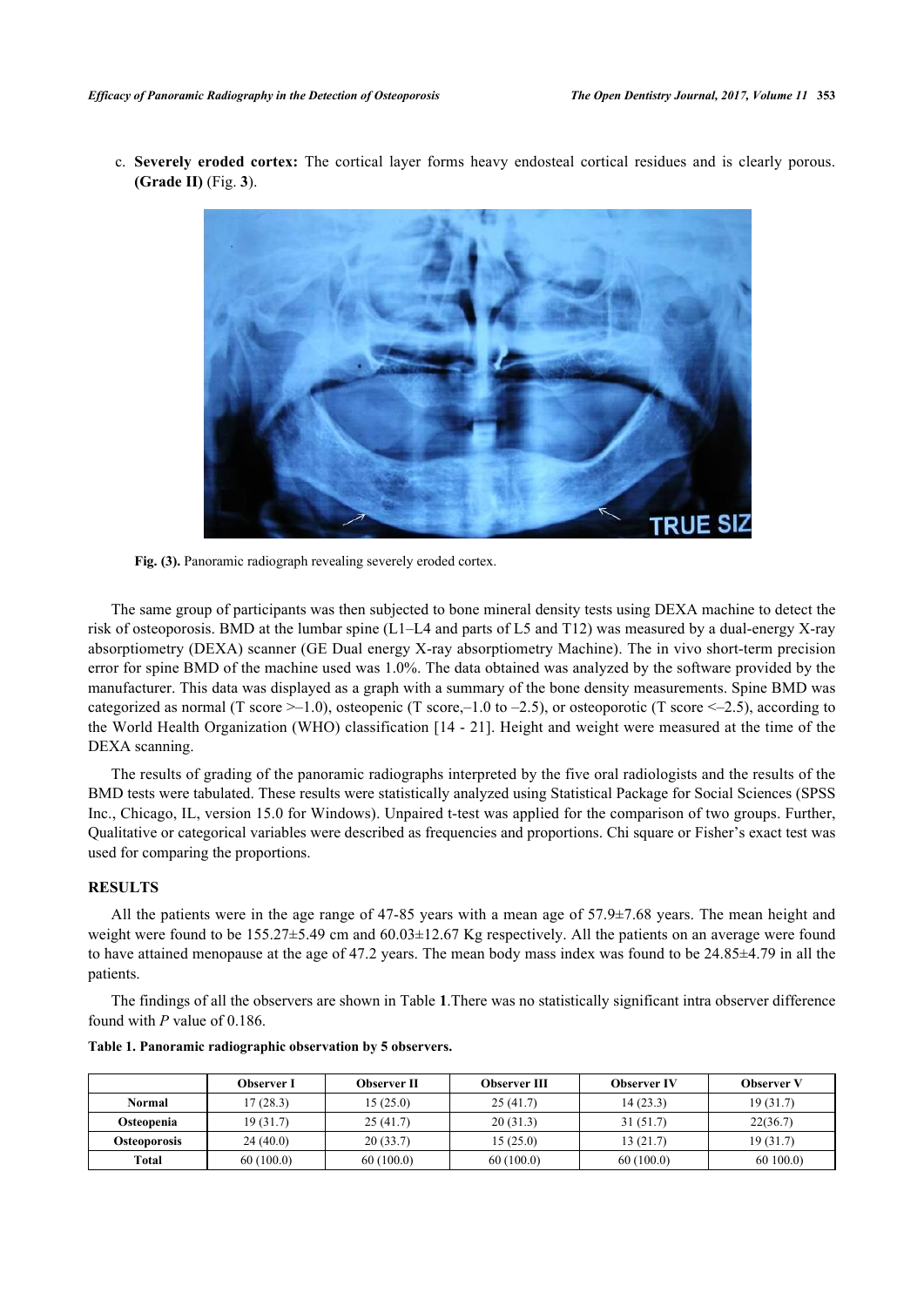### **354** *The Open Dentistry Journal, 2017, Volume 11 Pallagatti et al.*

According to DEXA scan, out of 60 patients, 35% were found with normal bone mineral density whereas 30% were found to be osteopenic. 35% showed osteoporotic changes (Table **[2](#page-4-0)**).

# <span id="page-4-0"></span>**Table 2. Bone mineral density tests according to DEXA scan.**

|              | Frequency | Percent |
|--------------|-----------|---------|
| Normal       | . .       | 35.0    |
| Osteopenia   | 10        | 30.0    |
| Osteoporosis | ◢         | 35.0    |
| Total        | 60        | 100.0   |

The mean values of age, height, weight, age of attaining menopause and body mass index of the patients who were found to be normal and osteoporotic on DEXA scan (Table **[3](#page-4-1)**) and were analyzed statistically. According to DEXA scan, the mean ages of patients presenting as Normal and Osteoporotic were 56.7 and 61.05 years respectively with no significant statistical difference between them. Similarly the mean heights of the patients presenting as normal and osteoporotic were 154.29±5.29 mm and 154.05±5.59 mm respectively on DEXA scan. This difference was also nonsignificant. Both the groups presented with the same mean age of occurrence of menopause at 47.0 years in normal patients and 47.86 years in osteoporotic patients with no statistically significant difference (Table **[3](#page-4-1)**).

<span id="page-4-1"></span>**Table 3. Comparison of normal and osteoporosis group by DEXA scan according to body mass index.**

| <b>Group Statistics</b> |                            |                            |                         |         |                                            |  |
|-------------------------|----------------------------|----------------------------|-------------------------|---------|--------------------------------------------|--|
|                         | <b>Dexa Results N</b>      |                            |                         |         | <b>Mean Std. Deviation Std. Error Mean</b> |  |
|                         |                            | 21                         | 56.71                   | 9.429   | 2.058                                      |  |
| Age (yrs)               | Osteoporosis <sup>21</sup> |                            | 61.05                   | 6.265   | 1.367                                      |  |
|                         | <b>Normal</b>              | 21                         | 154.29                  | 5.293   | 1.155                                      |  |
| $Ht.$ (cm)              |                            | Osteoporosis <sup>21</sup> | 154.05                  | 5.590   | 1.220                                      |  |
| Wt. (kg)                |                            | 21                         | 65.52                   | 14.511  | 3.167                                      |  |
|                         |                            | Osteoporosis <sup>21</sup> | 54.71                   | 11.845  | 2.585                                      |  |
| Age at Menop. (yrs)     | <b>Normal</b>              | 21                         | 47.00                   | 4.087   | .892                                       |  |
|                         |                            | Osteoporosis <sup>21</sup> | 47.86                   | 2.670   | .583                                       |  |
| BMI                     | <b>Normal</b>              |                            | 21 27 34 28             | 4.74543 | 1.03554                                    |  |
|                         |                            |                            | Osteoporosis 21 23.0840 | 5.01859 | 1.09515                                    |  |

On the contrary, the difference in the weight and Body mass index was found to be statistically significant in both the groups with *P* value of 0.012 and 0.007 respectively.

There was no statistically significant difference found when the DEXA results were compared with the results of all the 5 observers individually.

As compared to the results of DEXA, Observer I correctly identified 13 normal cases, 11 cases of osteopenia and 16 cases of osteoporosis with percentage within DEXA results of 61.9%, 61.1% and 76.2% respectively (Table **[4](#page-4-2)**). The accuracy for observer I was calculated according to the formula:

(correct Normal + correct Osteopenia + correct Osteoporosis) /60 x 100

*i.e.*  $(13+11+16)/60 \times 100 = 66.67\%$ 

#### <span id="page-4-2"></span>**Table 4. Comparison of panoramic radiographic accuracy results with DEXA results for observer I.**

|                     |                     |                                                     | <b>Observer</b> (results) |       | Total                          |        |
|---------------------|---------------------|-----------------------------------------------------|---------------------------|-------|--------------------------------|--------|
|                     |                     |                                                     |                           |       | Normal Osteopenia Osteoporosis |        |
| <b>Dexa Results</b> | Normal              | Count                                               | 13                        |       |                                | 21     |
|                     |                     | % within Dexa Results 61.9%                         |                           | 19.0% | 19.0%                          | 100.0% |
|                     | <b>Osteopenia</b>   | Count                                               |                           |       |                                | 18     |
|                     |                     | % within Dexa Results 16.7%                         |                           | 61.1% | 22.2%                          | 100.0% |
|                     | <b>Osteoporosis</b> | Count                                               |                           |       | 16                             | 21     |
|                     |                     | $\frac{1}{6}$ within Dexa Results $\frac{4.8\%}{6}$ |                           | 19.0% | 76.2%                          | 100.0% |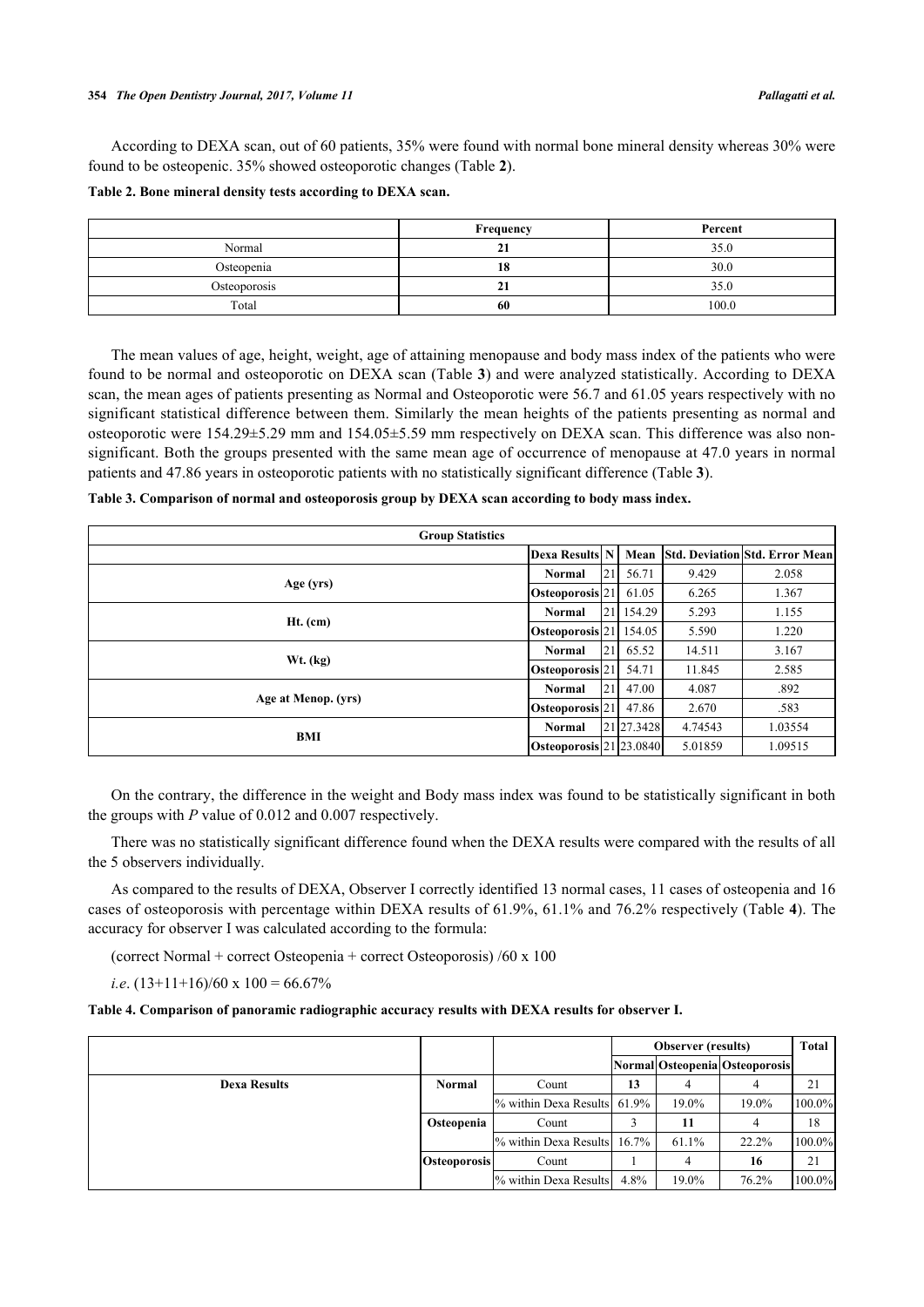#### *Efficacy of Panoramic Radiography in the Detection of Osteoporosis The Open Dentistry Journal, 2017, Volume 11* **355**

*(Table ) contd.....*

|       |                                | <b>Observer (results)</b> |       | Total                          |           |
|-------|--------------------------------|---------------------------|-------|--------------------------------|-----------|
|       |                                |                           |       | Normal Osteopenia Osteoporosis |           |
| Total | Count                          | $\overline{ }$            | 19    |                                | 60        |
|       | $\%$ within Dexa Results 28.3% |                           | 31.7% | 40.0%                          | $100.0\%$ |

Similarly, Observer II correctly identified 10 normal cases out of the 15, 11 cases of osteopenia out of the 25 and 15 cases of osteoporosis out of the 20 when compared to DEXA scan with the percentage within DEXA of 47.6%, 61.1% and 71.4% respectively. Accuracy for observer II was 60%.

Observer III correctly identified 16 normal cases out of the 25, 9 cases of osteopenia out of the 20 and 10 cases of osteoporosis out of the 15 when compared to DEXA scan with percentage within DEXA of 76.2%, 50% and 47.6% respectively. The accuracy for observer III was 58.33%.

Observer IV correctly identified 10 normal cases out of the 14, 14 cases of osteopenia out of the 31 and 12 cases of osteoporosis out of the 15 when compared to DEXA scan with the percentage within DEXA of 47.6%, 77.8% and 57.1% respectively. The accuracy for observer IV was 60%.

Observer V correctly identified 12 normal cases out of the 19, 12 cases of osteopenia out of the 22 and 15 cases of osteoporosis out of the 19 when compared to DEXA scan with percentage within DEXA of 57.1%, 66.7% and 71.4% respectively. The accuracy for observer V was 65%.

The average accuracy of the five observers to demonstrate normal bone, osteopenia and osteoporosis when compared to DEXA scan was 58.08%, 63.34% and 64.74% respectively (Table **[5](#page-5-0)**). The overall panoramic accuracy for five observers in accordance to DEXA scan was 62%.

<span id="page-5-0"></span>

| Table 5. Average accuracy of panoramic radiographs in accordance with DEXA scan by five observers. |  |
|----------------------------------------------------------------------------------------------------|--|
|                                                                                                    |  |

| <b>PERCENTAGE</b>   |      |      |      |      |              | <b>AVG ACCURACY</b> |
|---------------------|------|------|------|------|--------------|---------------------|
| <b>OBSERVERS</b>    |      | П    | Ш    | IV   | $\mathbf{V}$ |                     |
| <b>NORMAL</b>       | 61.9 | 47.6 | 76.2 | 47.6 | 57.1         | 58.08%              |
| <b>OSTEOPENIA</b>   | 61.1 | 61.1 | 50.0 | 77.8 | 66.7         | 63.34%              |
| <b>OSTEOPOROSIS</b> | 76.2 | 71.4 | 47.6 | 57.1 | 71.4         | 64.74%              |

# **DISCUSSION**

It is a duly acknowledged fact that early detection of osteoporosis is of utmost importance as it will lead to institution of preventive measures as well as early treatment [\[20](#page-8-13), [21](#page-8-7)]. Since Osteoporosis is associated with low trauma fractures, it may lead to heavy outcomes as for as the morbidity, mortality and cost of health care is concerned [\[17\]](#page-8-1). Several studies have been performed regarding the efficacy of various indexes for osteoporosis[[2](#page-7-2)] and to clarify whether dentists could be beneficial enough to warn for the risk of osteoporosis [[2](#page-7-2) - [10](#page-7-9)].

Many risk factors have been implicated for osteoporosis. They include post menopausal women, low body weight, smoking habits and use of oral glucocorticoid therapy for more than three months [[17](#page-8-1)]. It further includes excessive thyroxine doses, low calcium intake, low physical activity and alcohol intake more than two times a day [\[2](#page-7-2) - [8\]](#page-7-7). Systemic conditions associated with increased risk for osteoporosis include chronic obstructive pulmonary disease, gastrectomy, hyperparathyroidism, hypogonadism, multiple myeloma and celiac disease [[2](#page-7-2) - [12](#page-8-6)].

Only post-menopausal women aged 45-years and above were included in this study. This is so because according to the National Osteoporosis Foundation, bone deterioration is greater in women as compared to men and furthermore, there is increased bone deterioration in post-menopausal women [\[2](#page-7-2), [16](#page-8-0)]. This may be attributed to the fact that after the menopause, the general skeletal bone mass decreases owing to estrogen deficiency, and this process often leads to osteoporosis [[2\]](#page-7-2).

It is a known fact that post-menopausal women constitute more than 15% of the population in developed countries [\[16](#page-8-0), [27](#page-8-10) - [30](#page-8-14)]. Literature also reveals that by the year 2030, the world population of menopausal and post menopausal women with osteoporosis is expected to increase to 1.2 billion [16, 27-30]. Access to screen for osteoporosis is often limited. Various methods as already described have been used to assess bone density. All these techniques use ionizing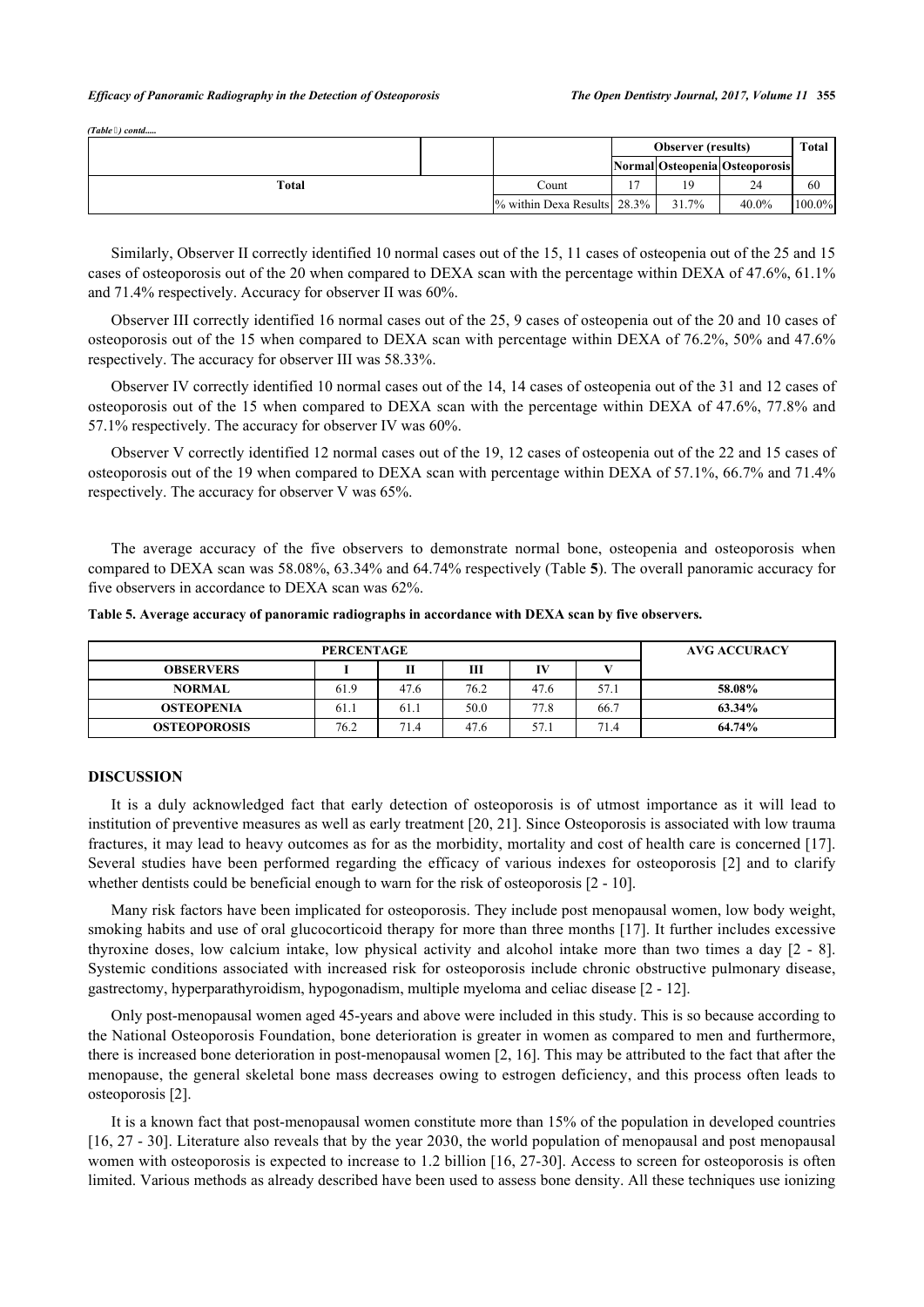#### **356** *The Open Dentistry Journal, 2017, Volume 11 Pallagatti et al.*

radiations to assess bone mineral density. The DEXA scan was selected because of the fact that it is considered to be very precise and accurate with negligible radiation. Moreover, it is a reproducible predictor for osteoporotic fracture and is excellent measure for response to treatment.

DEXA can also distinguish regional as well as whole body parameters of body composition. On the contrary, the equipment of DEXA is expensive and osteoarthritis may interfere with the Spine DEXA Scan reading [[16](#page-8-0)]. False elevated BMD on PA Spine views in elderly often requires trained radiology personnel to operate. However, panoramic radiographs are frequently taken in dental office for maxillofacial region and are cost-effective [\[2](#page-7-2)].

As far as the maxillofacial area is concerned, it has been reported that the Bone Mineral Density of mandibular cancellous bone at the level of mental foramen is related to the bone mineral density of Lumber spine in post menopausal women [\[14\]](#page-8-12). Furthermore, BMD of mandibular cancellous bone in osteoporotic group was found to be significantly lower than in normal group.

In the present study, Klemette index was applied on the panoramic radiographs [\[14,](#page-8-12) [15](#page-8-5)]. This mandibular cortical Index is a simple three-graded classification of changes in the bone cortex, which was able to distinguish normal and osteopenic/osteoporotic women [\[14](#page-8-12) - [21\]](#page-8-7). This index was chosen because of the fact that the reproducibility of the index was found to be 98% by Klemette *et al.* [\[14](#page-8-12)]. Furthermore, a significant correlation was observed between the Klemette classification and vertebral BMD. To add on, in the same study, the intra and inter observer agreement was found to be substantial.

In this study, according to DEXA scan, out of 60 patients, 35% were found with normal bone mineral density, 30% were found to be osteopenic while 35% showed osteoporotic changes. This showed that bone mineral density significantly decreases in post-menopausal women.

There was no statistically significant difference found between the mean age, height as well as the age of attaining menopause in the women who presented as Normal and Osteoporotic on the basis of DEXA scan. But it was interesting to note that there existed a significant difference regarding the mean weight as well as mean BMI in between those postmenopausal women which were designated as normal and osteoporotic by DEXA scan. Hence, it can be commented that the postmenopausal women can fall prey to osteoporosis regardless of the age, height and time of menopause.

Further, each panoramic radiograph was then evaluated by 5 different Oral Radiology specialists so as to evaluate the reliability of panoramic radiographs regarding assessment of osteoporotic risk based on Klemetti Index. It was found that there was no statistically significant difference between the results of all 5 observers individually when compared to DEXA scans.

The average accuracy of the five observers to demonstrate normal bone, osteopenia and osteoporosis when compared to DEXA scan was 58.08%, 63.3% and 64.74% respectively. The results obtained suggested that panoramic radiographs can serve as a significant adjunct in determining the osteopenic and osteoporotic changes in postmenopausal women. This was in accordance with the results obtained by Akira Taguchi *et al*. in 2007[[15\]](#page-8-5).

Similarly, Anders Hailing *et al*. in 2005 concluded that the assessment of mandibular cortex patterns in panoramic radiographs according to Klemetti Index as followed in this study, was a reliable method to detect osteopenia and osteoporosis and demonstrated 87% of the correctly classified subjects [\[19](#page-8-3)].

Various other authors like Horner and Devlin in 1991 also confirmed the validity of using dental panoramic tomogram for the measurement of mandibular bone mineral content for the diagnosis of osteoporosis [[20](#page-8-13)]. Stuart White *et al.* in 2004 stated that the dentists have sufficient clinical and radiographic information regarding the patient so as to play a good role in screening for individuals with osteoporosis [\[21](#page-8-7)].

So, it was concluded that the dentists can refer postmenopausal women for bone densitometry on the basis of incidental findings on dental panoramic radiographs [\[15](#page-8-5)]. This study has been supported by Akira Taguchi *et al* in 2003 and several others who suggested that the findings on dental panoramic radiographs may be an indicator of bone turnover as well as spine BMD in postmenopausal women [[22](#page-8-15) - [26](#page-8-8)].

On the contrary some of the authors were of the opinion that dental panoramic radiographs don't provide adequate information for the diagnosis of osteoporosis [[21](#page-8-7) - [26\]](#page-8-8). Further literature even provides the reference of the possibility to show positive correlations between BMD of skeleton and changes in the mandibular cortex on the panoramic images [\[27](#page-8-10) - [29\]](#page-8-11) when large sample size was used. This same point has been confirmed in this study. Some of the authors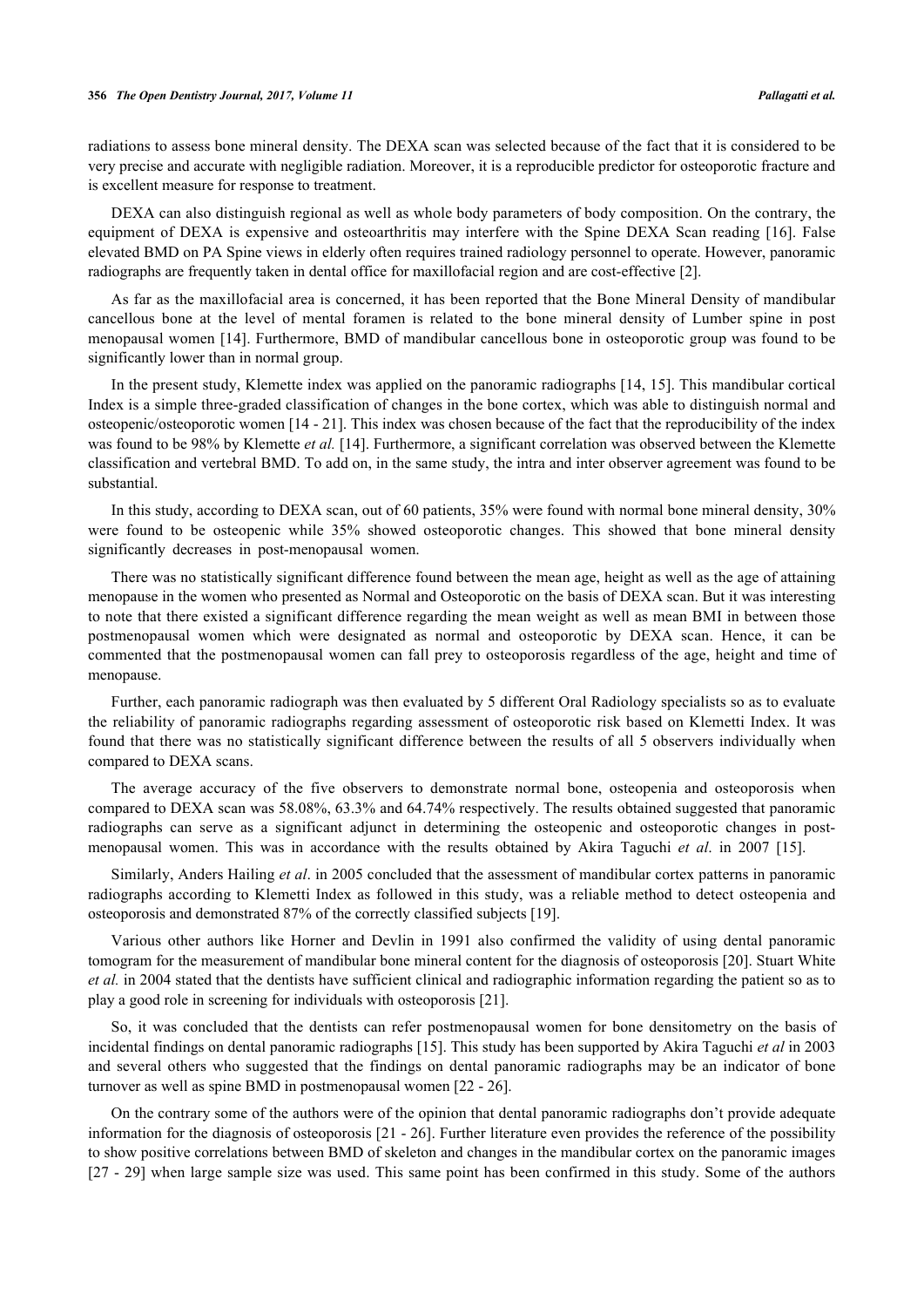commented that the osteoporosis risk for even a single person can be diagnosed with certainty by using panoramic Xray images [\[26](#page-8-8)].

Henceforth, in agreement with several studies [[31,](#page-8-16) [32](#page-8-17)], it can be concluded that panoramic X-ray images can yield suitable information to diagnose patients at the risk of osteoporosis. Furthermore, in the light of panoramic radiographs being highly prescribed with added advantageous features of low cost as well as ease of interpretation, they can be widely used to assess asymptomatic population regarding osteoporosis risk. Hence, the findings of panoramic radiographs can serve as a useful method for osteoporosis detection and referring the patients for further investigations [\[33](#page-8-18), [34](#page-9-0)].

### **ETHICS APPROVAL AND CONSENT TO PARTICIPATE**

Not applicable.

# **HUMAN AND ANIMAL RIGHTS**

No Animals/Humans were used for studies that are base of this research.

# **CONSENT FOR PUBLICATION**

Not applicable.

### **CONFLICT OF INTEREST**

The editor declares no conflict of interest, financial or otherwise.

#### **ACKNOWLEDGEMENT**

Declared None.

# **REFERENCES**

- <span id="page-7-0"></span>[1] Kanis JA. Assessment of fracture risk and its applications in screening for postmenopausal osteoporosis WHO Technical Report Series. Geneva: WHO 1994.
- <span id="page-7-2"></span>[2] Dervis E. Oral implications of osteoporosis. Oral Surg Oral Med Oral Pathol Oral Radiol Endod 2005; 100(3): 349-56. [\[http://dx.doi.org/10.1016/j.tripleo.2005.04.010\]](http://dx.doi.org/10.1016/j.tripleo.2005.04.010) [PMID: [16122665](http://www.ncbi.nlm.nih.gov/pubmed/16122665)]
- <span id="page-7-1"></span>[3] Kanis JA, Johnell O. Requirements for DXA for the management of osteoporosis in Europe. Osteoporos Int 2005; 16(3): 229-38. [\[http://dx.doi.org/10.1007/s00198-004-1811-2\]](http://dx.doi.org/10.1007/s00198-004-1811-2) [PMID: [15618996](http://www.ncbi.nlm.nih.gov/pubmed/15618996)]
- <span id="page-7-3"></span>[4] Boonen S, Body JJ, Boutsen Y, *et al.* Evidence-based guidelines for the treatment of postmenopausal osteoporosis- A consensus document of the Belgian bone club.Osteoporos Int 2005; 16: 239-54.
- <span id="page-7-4"></span>[5] Bjarnason NH, Christiansen C. Early response in biochemical markers predicts long-term response in bone mass during hormone replacement therapy in early postmenopausal women. Bone 2000; 26(6): 561-9. [\[http://dx.doi.org/10.1016/S8756-3282\(00\)00272-6\]](http://dx.doi.org/10.1016/S8756-3282(00)00272-6) [PMID: [10831926](http://www.ncbi.nlm.nih.gov/pubmed/10831926)]
- <span id="page-7-5"></span>[6] Farahmand BY, Michaëlsson K, Ahlbom A, Ljunghall S, Baron JA. Survival after hip fracture. Osteoporos Int 2005; 16(12): 1583-90. [\[http://dx.doi.org/10.1007/s00198-005-2024-z](http://dx.doi.org/10.1007/s00198-005-2024-z)] [PMID: [16217590](http://www.ncbi.nlm.nih.gov/pubmed/16217590)]
- <span id="page-7-6"></span>[7] Sewón L, Laine M, Karjalainen S, Doroguinskaia A, Lehtonen-Veromaa M. Salivary calcium reflects skeletal bone density of heavy smokers. Arch Oral Biol 2004; 49(5): 355-8. [\[http://dx.doi.org/10.1016/j.archoralbio.2003.11.004](http://dx.doi.org/10.1016/j.archoralbio.2003.11.004)] [PMID: [15041482](http://www.ncbi.nlm.nih.gov/pubmed/15041482)]
- <span id="page-7-7"></span>[8] Ralston SH. Genetic control of susceptibility to osteoporosis. J Clin Endocrinol Metab 2002; 87(6): 2460-6. [\[http://dx.doi.org/10.1210/jcem.87.6.8621](http://dx.doi.org/10.1210/jcem.87.6.8621)] [PMID: [12050200\]](http://www.ncbi.nlm.nih.gov/pubmed/12050200)
- <span id="page-7-8"></span>[9] Mann V, Hobson EE, Li B, *et al.* A COL1A1 Sp1 binding site polymorphism predisposes to osteoporotic fracture by affecting bone density and quality. J Clin Invest 2001; 107(7): 899-907. [\[http://dx.doi.org/10.1172/JCI10347\]](http://dx.doi.org/10.1172/JCI10347) [PMID: [11285309](http://www.ncbi.nlm.nih.gov/pubmed/11285309)]
- <span id="page-7-9"></span>[10] Woolf AD, Akesson K. An atlas of investigation and management. In: Oxford Centre for Innovation. Mill Street, Oxford OX2 0JX, UK. 2008. Clinical Publishing
- <span id="page-7-10"></span>[11] Cadarette SM, McIsaac WJ, Hawker GA, *et al.* The validity of decision rules for selecting women with primary osteoporosis for bone mineral density testing. Osteoporos Int 2004; 15(5): 361-6.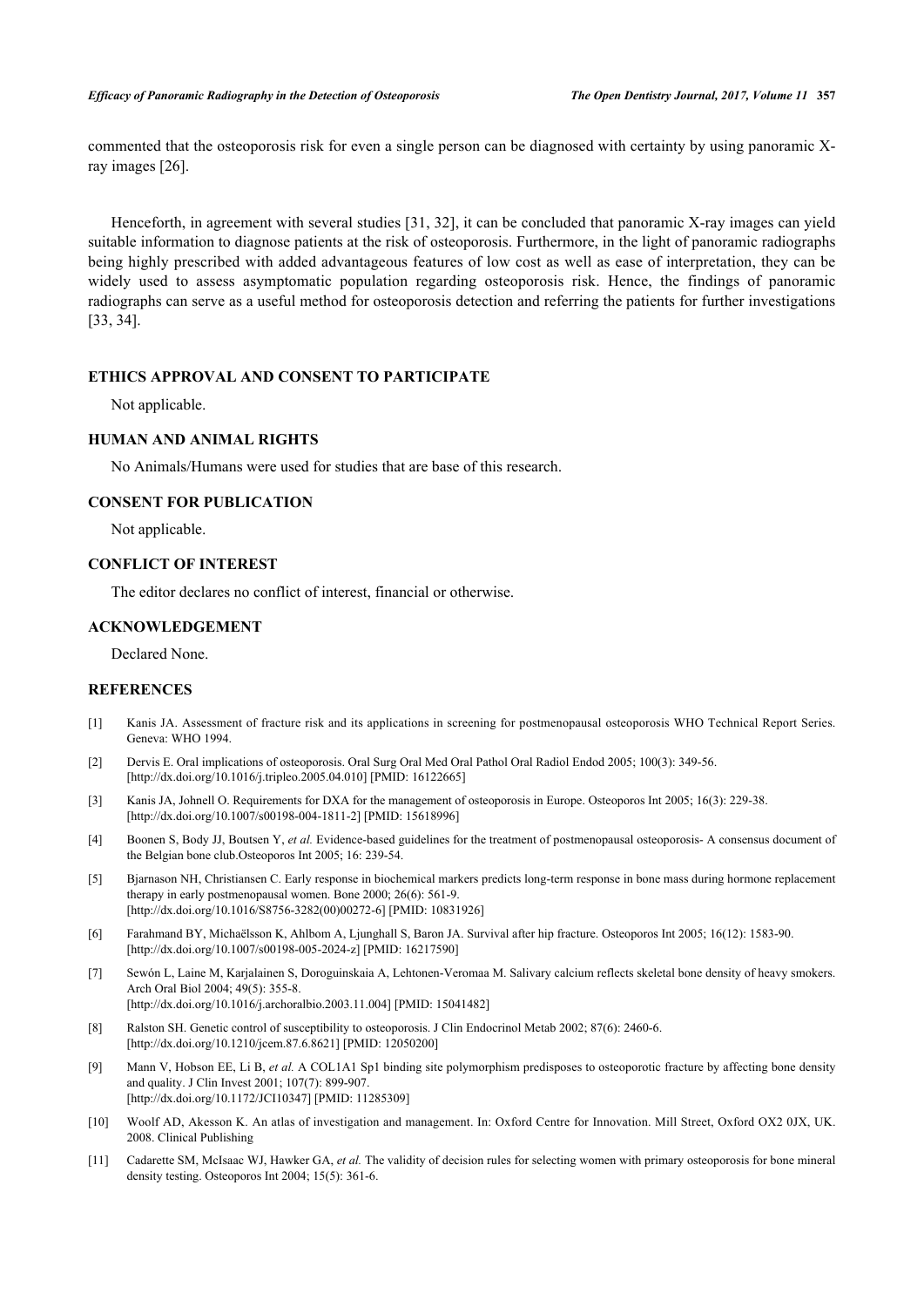[\[http://dx.doi.org/10.1007/s00198-003-1552-7\]](http://dx.doi.org/10.1007/s00198-003-1552-7) [PMID: [14730421](http://www.ncbi.nlm.nih.gov/pubmed/14730421)]

- <span id="page-8-6"></span>[12] Espallargues M, Sampietro-Colom L, Estrada MD, *et al.* Identifying bone-mass-related risk factors for fracture to guide bone densitometry measurements: a systematic review of the literature. Osteoporos Int 2001; 12(10): 811-22. [\[http://dx.doi.org/10.1007/s001980170031\]](http://dx.doi.org/10.1007/s001980170031) [PMID: [11716183](http://www.ncbi.nlm.nih.gov/pubmed/11716183)]
- <span id="page-8-9"></span>[13] Horner K, Devlin H. Clinical bone densitometric study of mandibular atrophy using dental panoramic tomography. J Dent 1992; 20(1): 33-7. [\[http://dx.doi.org/10.1016/0300-5712\(92\)90007-Y](http://dx.doi.org/10.1016/0300-5712(92)90007-Y)] [PMID: [1548384\]](http://www.ncbi.nlm.nih.gov/pubmed/1548384)
- <span id="page-8-12"></span>[14] Taguchi A, Sanada M, Krall E, *et al.* Relationship between dental panoramic radiographic findings and biochemical markers of bone turnover. J Bone Miner Res 2003; 18(9): 1689-94. [\[http://dx.doi.org/10.1359/jbmr.2003.18.9.1689\]](http://dx.doi.org/10.1359/jbmr.2003.18.9.1689) [PMID: [12968679](http://www.ncbi.nlm.nih.gov/pubmed/12968679)]
- <span id="page-8-5"></span>[15] Taguchi A, Ohtsuka M, Tsuda M, *et al.* Risk of vertebral osteoporosis in post-menopausal women with alterations of the mandible. Dentomaxillofac Radiol 2007; 36(3): 143-8. [\[http://dx.doi.org/10.1259/dmfr/50171930\]](http://dx.doi.org/10.1259/dmfr/50171930) [PMID: [17463098](http://www.ncbi.nlm.nih.gov/pubmed/17463098)]
- <span id="page-8-0"></span>[16] Kim OS, Shin MH, Song IH, *et al.* Digital panoramic radiographs are useful for diagnosis of osteoporosis in Korean postmenopausal women. Gerodontology 2016; 33(2): 185-92. [\[http://dx.doi.org/10.1111/ger.12134](http://dx.doi.org/10.1111/ger.12134)] [PMID: [24913816\]](http://www.ncbi.nlm.nih.gov/pubmed/24913816)
- <span id="page-8-1"></span>[17] Dervis E. Oral implications of osteoporosis. Oral Surg Oral Med Oral Pathol Oral Radiol Endod 2005; 100(3): 349-56. [\[http://dx.doi.org/10.1016/j.tripleo.2005.04.010\]](http://dx.doi.org/10.1016/j.tripleo.2005.04.010) [PMID: [16122665](http://www.ncbi.nlm.nih.gov/pubmed/16122665)]
- <span id="page-8-2"></span>[18] Program & Abstracts. No To Hattatsu JBMR 2002; 34(Suppl.): S1-S317. [\[http://dx.doi.org/10.1002/jbmr.5650170102\]](http://dx.doi.org/10.1002/jbmr.5650170102) [PMID: [12154783](http://www.ncbi.nlm.nih.gov/pubmed/12154783)]
- <span id="page-8-3"></span>[19] Halling A, Persson GR, Berglund J, Johansson O, Renvert S. Comparison between the Klemetti index and heel DXA BMD measurements in the diagnosis of reduced skeletal bone mineral density in the elderly. Osteoporos Int 2005; 16(8): 999-1003. [\[http://dx.doi.org/10.1007/s00198-004-1796-x\]](http://dx.doi.org/10.1007/s00198-004-1796-x) [PMID: [15605191](http://www.ncbi.nlm.nih.gov/pubmed/15605191)]
- <span id="page-8-13"></span>[20] Devlin H, Horner K. Measurement of mandibular bone mineral content using the dental panoramic tomogram. J Dent 1991; 19(2): 116-20. [\[http://dx.doi.org/10.1016/0300-5712\(91\)90102-5](http://dx.doi.org/10.1016/0300-5712(91)90102-5)] [PMID: [2050889](http://www.ncbi.nlm.nih.gov/pubmed/2050889)]
- <span id="page-8-7"></span>[21] White SC, Taguchi A, Kao D, *et al.* Clinical and panoramic predictors of femur bone mineral density. Osteoporos Int 2005; 16(3): 339-46. [\[http://dx.doi.org/10.1007/s00198-004-1692-4\]](http://dx.doi.org/10.1007/s00198-004-1692-4) [PMID: [15726238](http://www.ncbi.nlm.nih.gov/pubmed/15726238)]
- <span id="page-8-15"></span>[22] Taguchi A, Suei Y, Ohtsuka M, Otani K, Tanimoto K, Ohtaki M. Usefulness of panoramic radiography in the diagnosis of postmenopausal osteoporosis in women. Width and morphology of inferior cortex of the mandible. Dentomaxillofac Radiol 1996; 25(5): 263-7. [\[http://dx.doi.org/10.1259/dmfr.25.5.9161180](http://dx.doi.org/10.1259/dmfr.25.5.9161180)] [PMID: [9161180\]](http://www.ncbi.nlm.nih.gov/pubmed/9161180)
- <span id="page-8-4"></span>[23] Siris ES, Chen YT, Abbott TA, *et al.* Bone mineral density thresholds for pharmacological intervention to prevent fractures. Arch Intern Med 2004; 164(10): 1108-12. [\[http://dx.doi.org/10.1001/archinte.164.10.1108\]](http://dx.doi.org/10.1001/archinte.164.10.1108) [PMID: [15159268](http://www.ncbi.nlm.nih.gov/pubmed/15159268)]
- [24] Klemetti E, Kolmakov S, Kröger H. Pantomography in assessment of the osteoporosis risk group. Scand J Dent Res 1994; 102(1): 68-72. [PMID: [8153584\]](http://www.ncbi.nlm.nih.gov/pubmed/8153584)
- [25] Meeting Abstracts of the  $12<sup>th</sup>$  World Congress on the Menopause Climacteric 2008;11 (sup-2):3-304.
- <span id="page-8-8"></span>[26] Cakur B, Dagistan S, Sahin A, Harorli A, Yilmaz A. Reliability of mandibular cortical index and mandibular bone mineral density in the detection of osteoporotic women. Dentomaxillofac Radiol 2009; 38(5): 255-61. [\[http://dx.doi.org/10.1259/dmfr/22559806\]](http://dx.doi.org/10.1259/dmfr/22559806) [PMID: [19474252](http://www.ncbi.nlm.nih.gov/pubmed/19474252)]
- <span id="page-8-10"></span>[27] Hill K. The demography of menopause. Maturitas 1996; 23(2): 113-27. [\[http://dx.doi.org/10.1016/0378-5122\(95\)00968-X](http://dx.doi.org/10.1016/0378-5122(95)00968-X)] [PMID: [8735350\]](http://www.ncbi.nlm.nih.gov/pubmed/8735350)
- [28] Watanbe PC, Issa JP, Oliveira TM, *et al.* Morphodigital study of the mandibular trabecular bone in panoramic radiographs. Int J Morphol 2007; 25(4): 875-80.
- <span id="page-8-11"></span>[29] Klemetti E, Kolmakov S, Heiskanen P, Vainio P, Lassila V. Panoramic mandibular index and bone mineral densities in postmenopausal women. Oral Surg Oral Med Oral Pathol 1993; 75(6): 774-9. [\[http://dx.doi.org/10.1016/0030-4220\(93\)90438-A](http://dx.doi.org/10.1016/0030-4220(93)90438-A)] [PMID: [8515993\]](http://www.ncbi.nlm.nih.gov/pubmed/8515993)
- <span id="page-8-14"></span>[30] Mohajery M, Brooks SL. Oral radiographs in the detection of early signs of osteoporosis. Oral Surg Oral Med Oral Pathol 1992; 73(1): 112-7. [\[http://dx.doi.org/10.1016/0030-4220\(92\)90167-O](http://dx.doi.org/10.1016/0030-4220(92)90167-O)] [PMID: [1603549\]](http://www.ncbi.nlm.nih.gov/pubmed/1603549)
- <span id="page-8-16"></span>[31] Klemetti E, Kolmakov S, Kröger H. Pantomography in assessment of the osteoporosis risk group. Scand J Dent Res 1994; 102(1): 68-72. [PMID: [8153584\]](http://www.ncbi.nlm.nih.gov/pubmed/8153584)
- <span id="page-8-17"></span>[32] Taguchi A, Tanimoto K, Suei Y, Wada T. Tooth loss and mandibular osteopenia. Oral Surg Oral Med Oral Pathol Oral Radiol Endod 1995; 79(1): 127-32. [\[http://dx.doi.org/10.1016/S1079-2104\(05\)80088-5\]](http://dx.doi.org/10.1016/S1079-2104(05)80088-5) [PMID: [7614152](http://www.ncbi.nlm.nih.gov/pubmed/7614152)]
- <span id="page-8-18"></span>[33] Yaşar F, Akgünlü F, Akgulnu F. The differences in panoramic mandibular indices and fractal dimension between patients with and without spinal osteoporosis. Dentomaxillofac Radiol 2006; 35(1): 1-9. [\[http://dx.doi.org/10.1259/dmfr/97652136\]](http://dx.doi.org/10.1259/dmfr/97652136) [PMID: [16421256](http://www.ncbi.nlm.nih.gov/pubmed/16421256)]